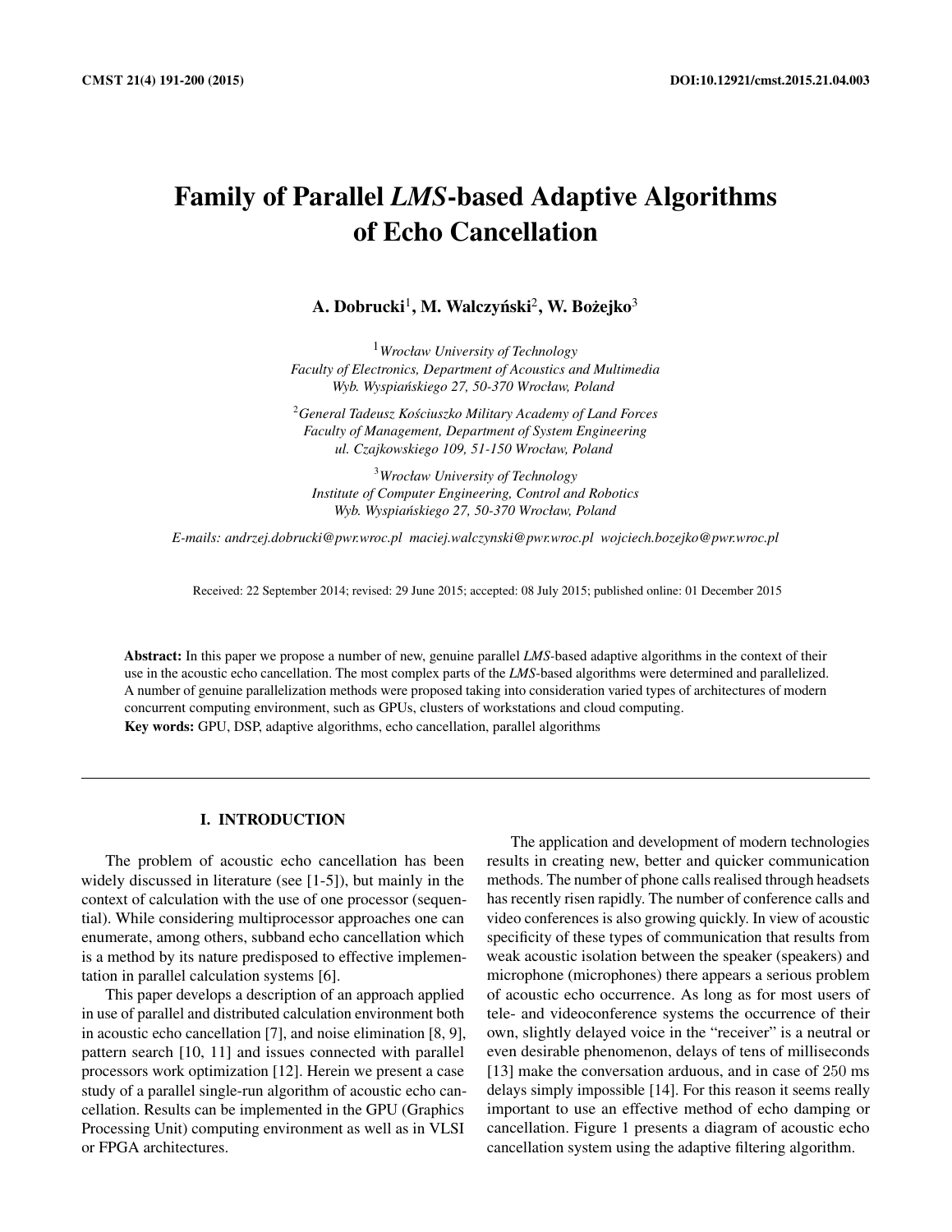

Fig. 1. Diagram of acoustic echo cancellation system using *LMS* algorithm

In this paper we shall propose parallel schemes of the *LMS* algorithm execution in the *GPGPU* environment. The closest theoretical model of such calculation environment assuming processor access to shared memory in short time is the parallel random access computer (*PRAM*). This model shall be discussed in the next chapter and then used to carry out theoretical analysis of parameters (speedup  $S_p$ , efficiency  $E_p$ , for p processors) of the proposed methods.

#### II. LMS FAMILY ALGORITHMS

LMS Algorithm. The *LMS* (*Least Mean Square*) related filters are used extremely frequently in the process of echo cancellation. These filters constitute a group of gradient adaptive filters, realizing the strategy of temporal minimization, but not expected error value. The function of cost takes the form:

$$
J = J(n) = e^2(n),
$$
 (1)

instead of

$$
J = E[e2(n)], \t\t(2)
$$

where for some discrete random variable  $Z$  that can take value  $z_i$  with probability  $p_i$ , E denotes the expected value which takes the form:

$$
E[Z] = \sum_{i=1}^{n} z_i p_i,
$$
\n(3)

and  $e(n)$  is the error function that can be defined as:

$$
e(n) = y(n) - \hat{y}(n). \tag{4}
$$

In case of echo cancellation vector  $y(n)$  will be simply the signal that comes back to the first of the speakers. The signal can be presented as superposition of three constituent signals according to the following dependence:

$$
y(n) = y_e(n) + v(n) + w(n),
$$
 (5)

where  $y_e(n)$  is the echo of the first speaker,  $v(n)$  contains the speech signal of the second speaker, whereas  $w(n)$  is the signal containing noise. The component  $v(n)$  occurs only in the case when both speakers talk at the same time. Such a situation is defined as *DT* (*Double Talk*). When the speakers talk concurrently, the correlation between signals  $x(n)$ and  $y(n)$  is smaller than in case when only the first speaker talks. The detection of concurrent speech of both speakers is a task of *DTD* algorithms (*Double Talk Detection*). When such a situation is detected, the adaptive filter coefficients are "frozen". The adaptation process is then continued after the completion of second speaker's speech.

It is assumed that the echo signal of the first speaker  $y_e(n)$ may be presented as follows:

$$
y_e(n) = \sum_{i=0}^{N-1} h_i x_i(n) = \mathbf{h}^T \mathbf{x}(n),
$$
 (6)

where *N* indicates the filter order, whereas  $h_i$  is the *i*-th filter coefficient.

The vector of  $h$  coefficients is, however, unknown. Therefore, we can define the estimate set by the following equation:

$$
\hat{y}(n) = \widehat{\boldsymbol{h}}^T \boldsymbol{x}(n) + v(n) + w(n), \qquad (7)
$$

where  $\hat{y}(n)$  makes the estimation of combined echo signal from the first speaker, noise signal and the second speaker.

Adaptive filtering assumes continuous  $\vec{h}$  vector matching to h vector, so that with each iteration  $\hat{h}$  vector much better approximates  $h$  value. However, since  $h$  vector is unknown, therefore  $\hat{h}$  and  $h$  matching must occur not directly. One of the matching methods is minimizing the error function described in (4).

In this case the  $h$  coefficients adaptation consists in such a correction that would make the allowance proportional to the cost function gradient, but with an opposite sign. Hence the equation determining the filter coefficient update takes the following form:

$$
\widehat{\boldsymbol{h}}(n+1) = \widehat{\boldsymbol{h}}(n) + \Delta \widehat{\boldsymbol{h}}(n) = \widehat{\boldsymbol{h}}(n) - \frac{\partial J(\widehat{\boldsymbol{h}}(n))}{\partial \widehat{\boldsymbol{h}}(n)}.
$$
 (8)

In many cases the equation (8) is expanded to the form of:

$$
\widehat{\boldsymbol{h}}\left(n+1\right) = \widehat{\boldsymbol{h}}\left(n\right) - \frac{1}{2}\mu\left(n\right)\boldsymbol{W}(n)\frac{\partial J(\boldsymbol{h}\left(n\right))}{\partial\widehat{\boldsymbol{h}}\left(n\right)},\quad(9)
$$

where time variable scale factor  $\mu(n)$  determines the rate of  $\Delta \hat{\mathbf{h}}(n)$  vector change, whereas  $\mathbf{W}(n)$  matrix is responsible for the adaptation process rate.

In case of classical *LMS* filter the weight matrix  $W(n)$  is replaced by a diagonal unit matrix  $I$ :

$$
\mathbf{W}\left(n\right) = \mathbf{I},\tag{10}
$$

whereas the scalar scale coefficient remains time-constant:

$$
\mu(n) = \mu = \text{const.} \tag{11}
$$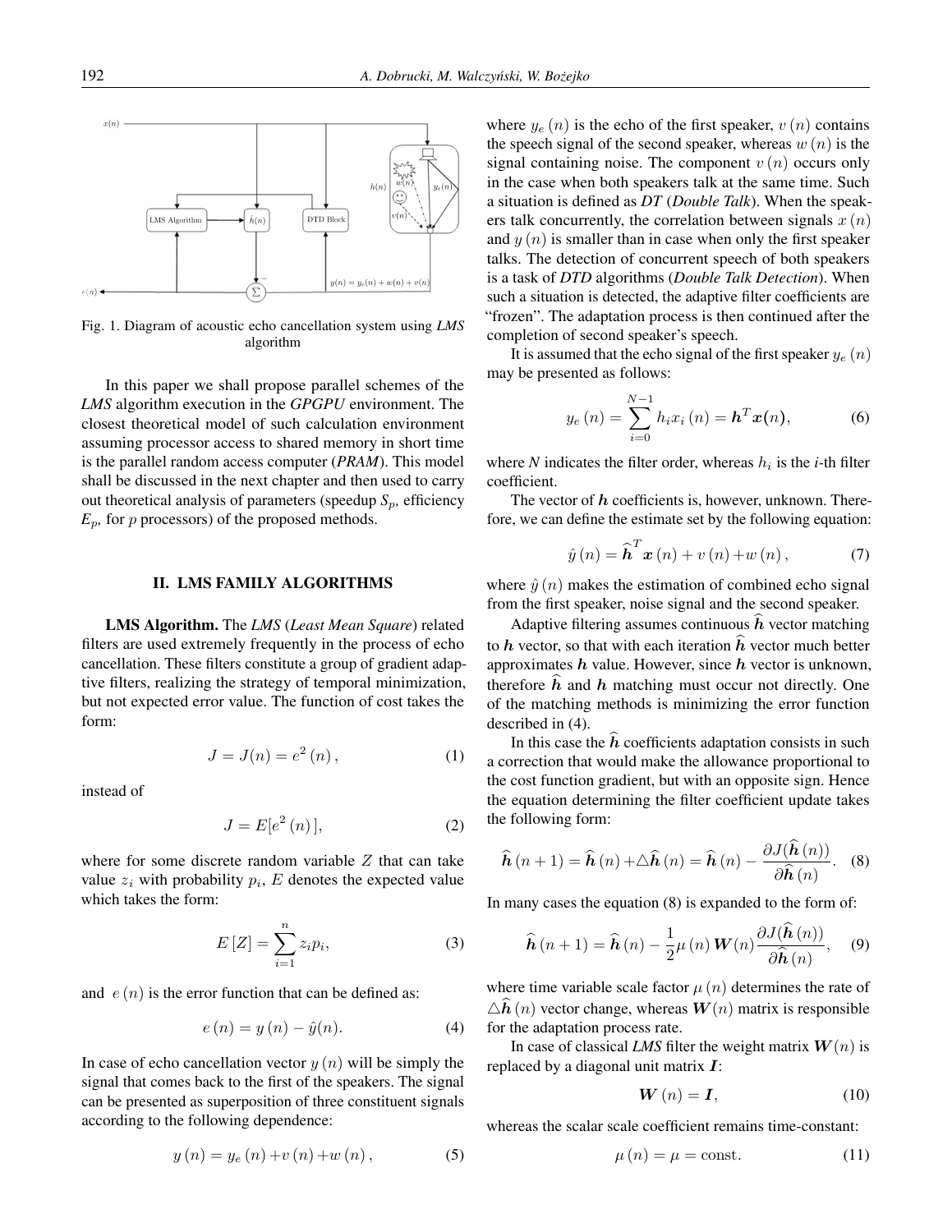In case of algorithms based on temporal value of error square value, where the cost function is defined with the equation (1), derivative of this function in relation to filter coefficient changes is given with the formula:

$$
\frac{\partial J(\hat{\boldsymbol{h}}(n))}{\partial \hat{\boldsymbol{h}}(n)} = \left[\frac{\partial e^2}{\partial \hat{h}_0(n)}, \frac{\partial e^2}{\partial \hat{h}_1(n)}, \dots, \frac{\partial e^2}{\partial \hat{h}_{N-1}(n)}\right]^\mathrm{T},\tag{12}
$$

where N designates filter order.

Moreover, the value of partial derivative in relation to k-th filter coefficient can be presented as:

$$
\frac{\partial e^2(n)}{\partial \hat{h}_k(n)} = 2e(n) \frac{\partial e(n)}{\partial \hat{h}_k(n)} =
$$
\n
$$
= 2e(n) \frac{\partial (y(n) - \sum_{k=0}^{N-1} (\hat{h}_k x(n-k))}{\partial \hat{h}_k(n)} =
$$
\n
$$
= -2e(n) x(n-k),
$$
\n(13)

where the expression  $\sum_{k=0}^{N-1} \hat{h}_k x(n-k)$  is the estimator of  $y(n)$  signal.

Eventually the equation determining the filter coefficient value in the next iteration in case of *LMS* algorithm takes the following form:

$$
\widehat{\boldsymbol{h}}\left(n+1\right) = \widehat{\boldsymbol{h}}\left(n\right) + \mu \boldsymbol{x}\left(n\right)e(n). \tag{14}
$$

The advantage of the classical *LMS* algorithm is the simplicity of its implementation and stability, while its biggest disadvantage is slow convergence. In order to improve this feature numerous modifications have been created to improve the convergence rate through insignificant increase of the number of operations.

NLMS Algorithm. The *NLMS* (*Normalized Least Mean Square*) is a variant of *LMS*. The main difference between those two algorithms is that the *NLMS* contain a time varying scale coefficient which is proportionate to the magnitude of x signal. The value of scale coefficient is given  $\mu(n)$  by following formula:

$$
\mu(n) = \frac{\mu_0}{\mathbf{x}^T(n)\mathbf{x}(n)}.
$$
\n(15)

For the *NLMS* algorithm the equation determining filter coefficient value in the next iteration takes the following form:

$$
\widehat{\boldsymbol{h}}(n+1) = \widehat{\boldsymbol{h}}(n) + \frac{\mu_0}{\boldsymbol{x}^T(n)\boldsymbol{x}(n)}\boldsymbol{x}(n) e(n). \qquad (16)
$$

PNLMS Algorithm. The *PNLMS* (*Proportionate Normalized Least Mean Square*) is a variant of *NLMS*. This algorithm is a modification of the *NLMS* algorithm that includes a set of individual scale coefficients which are calculated individually for each filter coefficient. For the *PNLMS* algorithm the equation determining filter coefficient value in the next iteration takes the following form:

$$
\hat{h}(n) = \hat{h}(n-1)
$$
  
+ 
$$
\frac{\mu}{\gamma + \boldsymbol{x}^{T}(n) \boldsymbol{G}(n) \boldsymbol{x}(n)} \boldsymbol{G}(n) \boldsymbol{x}(n) e(n),
$$
 (17)

where  $G(n)$  is a diagonal matrix that adjust contains individual scale coefficients for taps of filters, and  $\gamma$  is a scalar parameter that prevents division by zero and stabilizes the solution.

# III. PARALLEL COMPUTER MODEL

The theoretical model of parallel computer being expansion of a sequential *RAM* model is called *PRAM* (*Parallel Random Access Machine*) and is extraordinarily close to practical realizations of *GPU* (Graphics Processing Unit) cards. The model includes a set of n-identical *RAM* machines. Each of them (they are numbered with consecutive natural numbers) has its unique index and its own, local register set. Moreover, as a part of *PRAM* computer functions a set of global registers enabling storing any integer number. Operation of the *PRAM* computer begins with positioning of ian nput set in the initial cells of global register. Originally only one processor is active. Each stage of performance of momentarily active processors may consist of performing in parallel and synchronically one operation from the standard set of instructions or activating successive not active processor that in the next step shall perform the instructions as any activated processor.

We should also notice that since in the primary *PRAM* model none of the processors is privileged in relation to others there are possible conflicts in parallel access to common memory. When two or more processors tried to read or write to one and the same memory cell at the same time, the systems could become unstable. Due to this reason in the primary *PRAM* model it was forbidden to refer to the same storage area simultaneously by more than one processor. Later, however, the situation of parallel access to the same area of common memory has been solved. In view of the organization method for simultaneous access to memory to write and read, the *PRAM* computers can be divided into 4 categories: *EREW* (*Exclusive Read Exclusive Write*)*, CREW* (*Concurrent Read Exclusive Write*)*, ERCW* (*Exclusive Read Concurrent Write*) and *CRCW* (*Concurrent Read Concurrent Write*). Although the *EREW PRAM* computer model has the biggest limitations among the four basic types of *PRAM* machines, in view of practical difficulties that may occur during the trial of simultaneous write and read from the same memory cells, the actual realizations are close to that *PRAM* machine model. Nevertheless, there exist a series of solutions enabling simulation of *CREW*, *ERCW* and *CRCW PRAM* machines with the use of *EREW PRAM* model.

While testing the efficiency of parallel algorithms implemented for the *PRAM* model basic assumptions is made, that the time measure of their performance may be the number of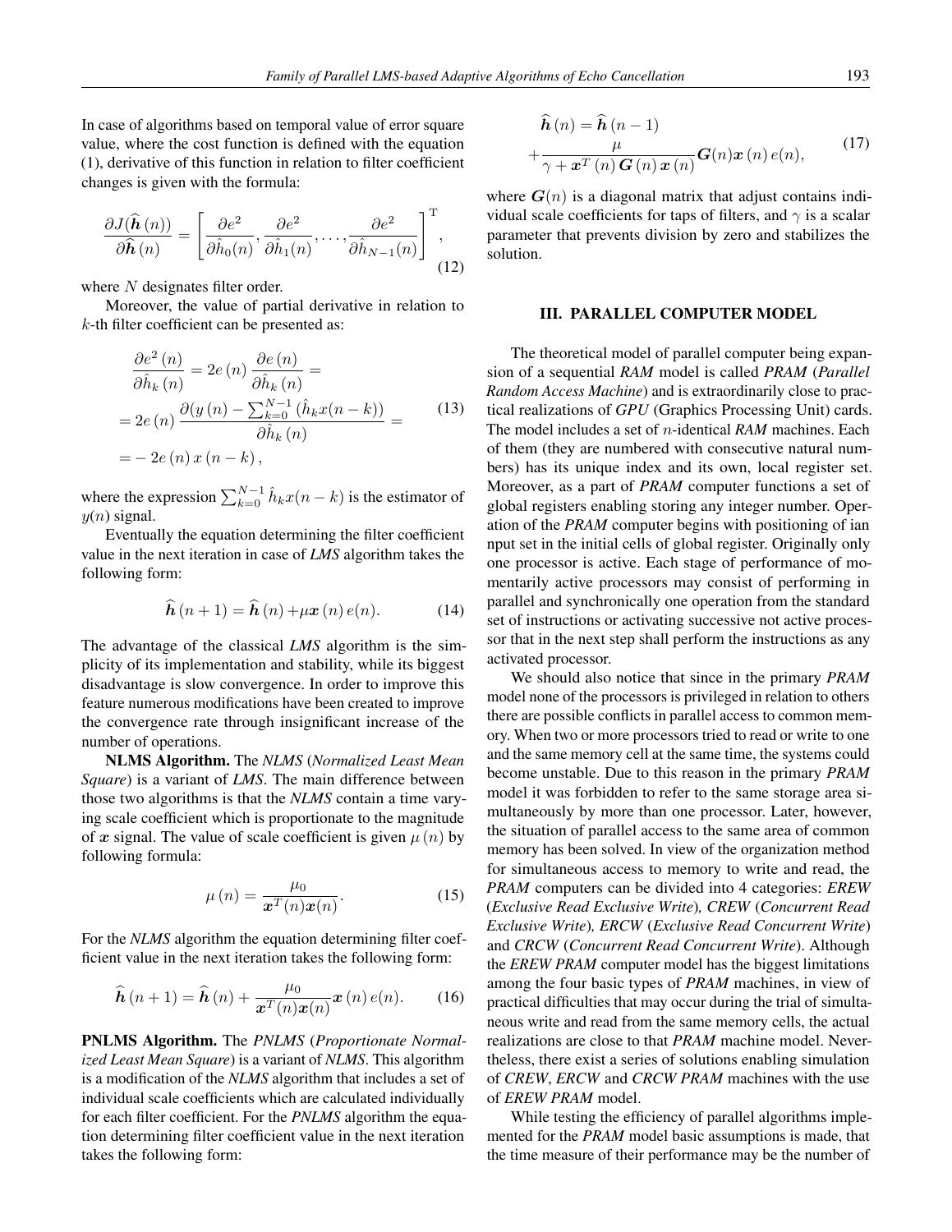parallel references to memory during program execution [15]. For simplicity it is adopted, that access time of one processor to memory is unit time. This assumption results directly from the fact, that for the *RAM* machine the time of algorithm execution measured as the number of references to memory is in limit (asymptotic) the same, as the time measured with any other measure.

Additionally, we will need following definitions of speedup and efficiency:

Definition 1. Speedup. Let us consider a problem P a parallel algorithm  $A_p$  and a parallel machine M with q identical processors. Let us define by  $T_{Ap,M}(p)$  the time of calculations the algorithm  $A_p$  needs to solve the problem  $P$  on the machine M making use of  $p \leq q$  processors. Let  $T_{As}$  be the time of calculations needed by the best (the fastest) known sequential algorithm  $A_s$  which solves the same problem  $P$  on the sequential machine with the processor identical to processors of the parallel machine M. We define the *speedup* as

$$
S_p = \frac{T_{A_s}}{T_{A_p,M}(p)}.
$$

**Definition 2. Efficiency.** The *efficiency*  $E_p$  of the parallel algorithm  $A_p$  executed on the parallel machine M is defined as

$$
E_p = \frac{S_p}{p}.
$$

and describes an average fraction of time used by each processor effectively. The value of efficiency belongs to the range  $[0, 1]$ .

### IV. PARALLEL LMS ALGORITHM

A single-run algorithm of acoustic echo cancellation shall be called here such an algorithm, in which the filtering process is done one-time on a given set of data.

In this paper the following designations have been accepted:

- $x(n)$  the input of adaptive filter, containing the value of far-end speaker's signal in n-th time moment,
- $y(n)$  the signal containing the echo of far-end speaker's speech and possibly near-end speaker's speech and noises in  $n$ -th time moment.
- $\hat{y}(n)$  output of adaptive filter containing adaptively filtered signal x, being the estimate of echo signal in n-th time moment,
- $e(n) = y(n) \hat{y}(n)$  the value of the error function in *n*-th time moment,
- $N$  the number of weight coefficients of adaptive filter,
- the coefficient of adaptation rate ( $0 < \mu < 1$ ),
- $\hat{h}(n)$  weight coefficients of adaptive filter in n-th time moment.

#### IV. 1. Single-run LMS algorithm

The first of single-run algorithms of echo cancellation that shall be discussed here is the classical sequential *LMS* algorithm. This algorithm has a strict sequential character and can be executed on a single-processor *RAM* machine.

Theorem 1. The *LMS* algorithm may be executed in O(N) time on a single-processor *RAM* machine.

Proof. Step 0 of Algorithm 1 is executed in constant time  $O(1)$ . Step 1 is also executed in constant time  $O(1)$ . Summation in step two is executed in time  $O(N)$ . Step 3 is executed in constant time  $O(1)$ . Step 4 requires computational expenditure  $O(N)$ , whereas step 5 is executed again in constant time  $O(1)$ . The whole determines the time of step two and four execution determining the time of algorithm performance time to  $O(N)$ .

The diagram of sequential *LMS* algorithm for *RAM* machine has been presented in Figure 2.

Algorithm 1. LMS algorithm scheme

Step 0  $n := 0$ : 2 Step 1 Read input  $x(n)$  and  $y(n)$ ,<br>3 Step 2 Calculate: 3 Step 2 Calculate:<br>4 temp:= 0. 4 temp:= 0;<br>5 for  $i := 0$ for  $i := 0$  to  $N - 1$  do 6 temp:=temp+ $\hat{h}i(n)x(n-i)$ ;<br>7  $\hat{u}(n)$  = temp: 7  $\hat{y}(n) = \text{temp}$ ;<br>8 Step 3 Calculate 8 Step 3 Calculate:<br>9  $e(n) = y(n) - \hat{y}(n)$ 9  $e(n) = y(n) - \hat{y}(n)$ ;<br>10 Step 4 // Updatin Step 4 // Updating of filter coefficients: 11 for  $i := 0$  to  $N - 1$  do  $\hat{h} i(n+1) = \hat{h} i(n) + 2\mu \cdot e(n) \cdot x(n-i);$  $13$  Step 5  $\begin{cases} 14 & n := n + 1; \\ 15 & \text{if } n < L \text{ the} \end{cases}$ if  $n < L$  then go to Step 1;

Fig. 2. The diagram of sequential *LMS* algorithm

#### IV. 2. Single-run ParLMS algorithm

The next of the single-run echo cancellation algorithms is a parallel *ParLMS* algorithm. It constitutes a parallel version of the single-run classical LMS algorithm. First, we shall discuss the algorithm version working on  $N$  – processor CREW PRAM machine. Next we shall prove that the same algorithm can be executed on  $O(\frac{N}{\log N})$  processor *CREW PRAM* machine preserving the time of computation at the level of  $O(\log N)$ .

The *ParLMS* algorithm has been enhanced in relation to the *LMS* algorithm taking the following designations:

- $p = N$  number of processors,
- $id$  identification (number) of the processor,
- $\mu_{id}$  coefficient of adaptation rate ( $0 < \mu_{id} < 1$ ), local for each processor.

Theorem 2. The *ParLMS* algorithm can be executed in  $O(\log N)$  time on *CREW PRAM* machine with the use of N processors.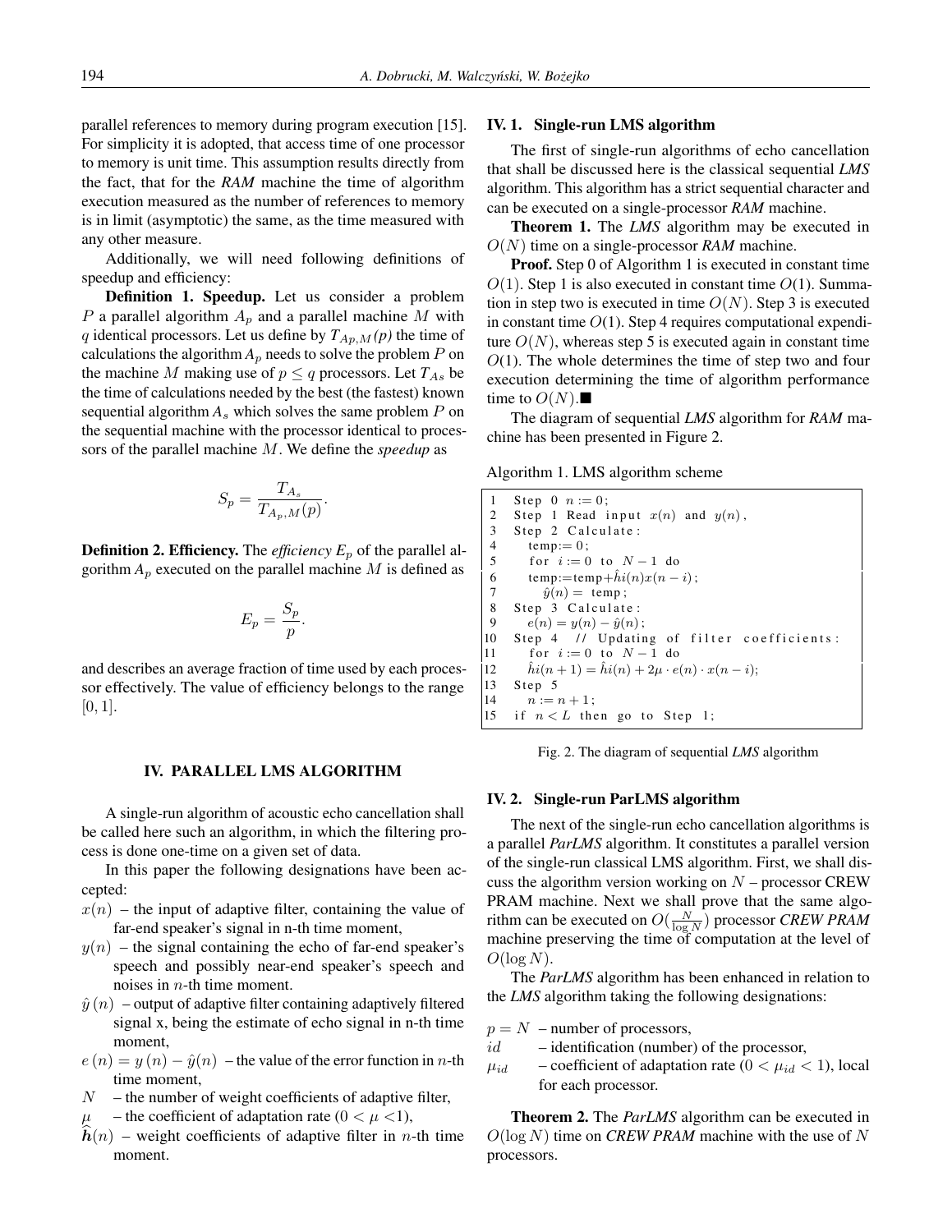**Proof.** Step 0 is executed in constant time  $O(1)$ . Step 1 is executed only by zero processor also in constant time  $O(1)$ . The summation instep two is executed in time  $O(\log N)$  with the use of computation scheme, in which the processors are organized in a logical structure of a binary tree. Steps 3, 4 and 5 demand constant time  $O(1)$ . The whole determines the time of step two execution determining the time of algorithm performance time to  $O(\log N)$ .

Conclusion 2. For the method based on Theorem 2 we obtain speedup  $S_p = O(N/\log N)$  and efficiency  $E_p =$  $O(1/\log N)$ .

The scheme of the parallel single-run *ParLMS* algorithm, being the transposition of *LMS* algorithm to the parallel *CREW PRAM* machine has been presented in Figure 3. This algorithm can be executed both on  $O(N)$  and  $O(N/\log N)$  – processor *CREW PRAM* machine preserving the computation time at the level of  $O(\log N)$ , which shall be demonstrated in proves of Theorem 2 and 3.

Algorithm 2. The diagram of parallel ParLMS algorithm.

| 1               | Step 0 $n := 0$ ;                                                             |
|-----------------|-------------------------------------------------------------------------------|
| $\overline{2}$  | Step 1 if $id = 0$ then                                                       |
| 3               | Read input $x(n)$ and $y(n)$ ,                                                |
| $\overline{4}$  | Step 2 Calculate:                                                             |
|                 | 5 $\hat{y}(id) := \hat{h}_{id}(n)x(n - id);$                                  |
| 6               | for $i := 0$ to $\lceil \log(N-1) \rceil$ do                                  |
| $7\phantom{.0}$ | $\hat{y}(id) := \hat{y}(id) + \hat{y}(id + 2^{i});$                           |
| 8               | Step 3 if $id = 0$ then                                                       |
| 9               | $e(n) = y(n) - \hat{y}(0);$                                                   |
| 10              | Step 4 // Updating of filter coefficients                                     |
| 11              | $\hat{h}_{id}(n+1) = \hat{h}_{id}(n) + 2\mu_{id} \cdot e(n) \cdot x(n - id);$ |
| 12              | Step 5                                                                        |
| 13              | $n := n + 1$ ;                                                                |
| 14              | If $n < L$ then go to Step 1;                                                 |

Fig. 3. The diagram of parallel *ParLMS* algorithm.

Theorem 3. The *ParLMS* algorithm can be executed in  $O(\log N)$  time on *CREW PRAM* machine with the use of  $O(N/\log N)$  processors.

Proof. While considering Step 2 of the *ParLMS* algorithm, an assumption has been made that the vector of input is stored in global memory. In this memory the intermediate results are also stored. Access to each vector element, as well as execution by each of the processors on the data elementary function may be realized in constant time  $O(1)$ . The computation has a tree character, hence we can demonstrate in what way one must assign tasks to  $O(\frac{N}{\log N})$  processors to satisfy the assumption of computational complexity defined as  $O(\log N)$ . The following designations of were made:  $g$  – depth (level number) of tree computation scheme,  $N$  – the number of *ParLMS* coefficient filters, *p* – number of processors.

It should be observed that performance at the  $i$ -th level cannot be executed before all computation at level  $i + 1$  has been done. This limitation results directly from the fact that the computation of a given tree node cannot be executed before computing all its slave nodes in the tree. The input of

all elements at level g are initial input of all *ParLMS* algorithm, therefore it is impossible to execute the computation at level  $q - 1$  without previous executing all computation for level g. Generally, it is impossible to execute all computation at level i without previous execution of all computation at levels from q to  $i + 1$ .

Let  $n$  be the total number of elements in the circuit. For  $q$ -level circuit we can define  $n$  as follows:

$$
n = \sum_{i=1}^{g} n_i,\tag{18}
$$

where  $n_i$  denotes the number of elements at *i*-th level. The elements at *i*-level can be assigned to  $\left\lceil \frac{n_i}{p} \right\rceil$  processor groups. Where  $\lceil . \rceil$  denotes ceil function and  $\lceil . \rceil$  floor function. In this case  $\left| \frac{n_i}{p} \right|$  processor groups shall contain p elements each, whereas the last of the groups in case when  $\left\lceil \frac{n_i}{p} \right\rceil \neq \left\lceil \frac{n_i}{p} \right\rceil$ shall contain the rest of not assigned elements. In view of the above the computation complexity at *i*-th level is  $O(\left\lceil \frac{n_i}{p} \right\rceil)$ . Hence the total computational time for all levels (thus the time of executing all the step 2 of the algorithm) is of the order of  $O(\sum_{i=1}^g \left\lceil \frac{n_i}{p} \right\rceil)$ . Using the ceiling function we get:  $\sum_{i=1}^{g} \left\lceil \frac{n_i}{p} \right\rceil \leq \sum_{i=1}^{g} \left( \frac{n_i}{p} + 1 \right) = \frac{n}{p} + g$ . Moreover, observing that  $g = \lfloor \log(n_q) \rfloor = \lfloor \log(N) \rfloor$  we obtain finally the computational complexity of step two given as  $O(\log N)$ . The substitution operations in lines 5 and 11 are executed by N processors in time O (1). If  $O(\frac{N}{\log N})$ , i.e.  $\frac{N}{N/\log N}$  times less processors were used, then the computation time would be  $\frac{N}{N/\log N} = \log N$  times longer, in accordance to Brent theorem [16]. Hence the computational complexity of lines 5 and 11 shall be in the method from Theorem 3.  $O(\frac{N}{\log N})$ , preserving (towards the complexity of  $O(1)$  of lines 1,2,3,9,13) the total algorithm execution time  $O\left(\frac{N}{\log N}\right)$ .

Conclusion 3. For the method based on Theorem 3 we obtain speedup  $S_p = O(\frac{N}{\log N})$  and efficiency  $E_p = O(1)$ . The method based on Theorem 3 is cost optimal. $\square$ 

For the purpose of verification of theoretical results computational experiments have been realized in the *GPGPU* environment with the use of computation card *nVidia GeForce 9600M GS.*

The results are presented in Table 1. It can be observed that by such short computation times (of the order of thousandth part of second) the proposed methodology enables application of parallel methods of echo cancellation in real time circuits.

# IV. 3. Single-run NLMS algorithm

The successor of the *LMS* algorithm, a single run acoustic echo cancellation algorithm that is described in this paper, can be considered the sequential *NLMS* (*Normalized LMS*) algorithm. Implementation of this algorithm to the RAM machine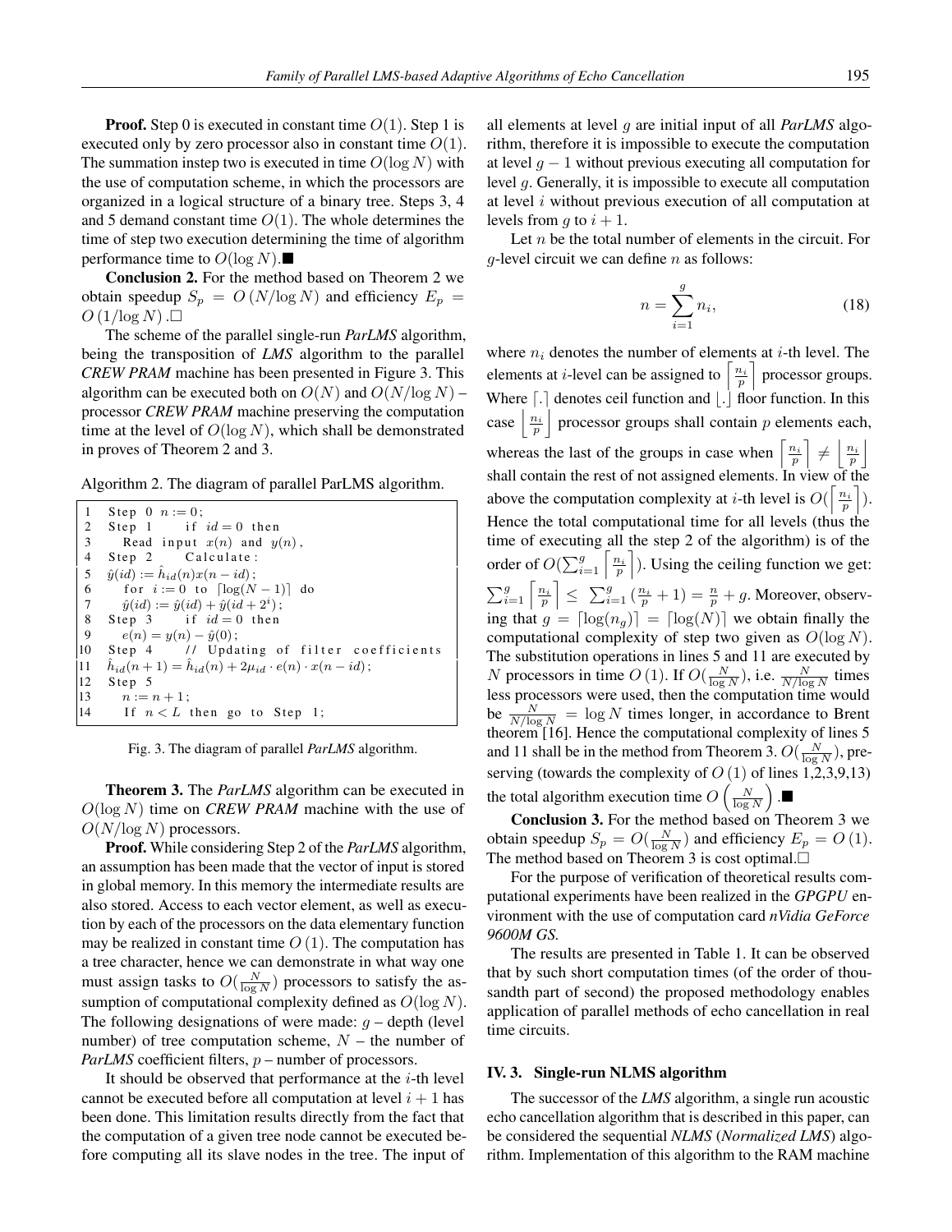| Filter length | Time [ms]              |                        |                        |  |  |  |
|---------------|------------------------|------------------------|------------------------|--|--|--|
|               | min.                   | max.                   | average                |  |  |  |
| 128           | $1,7251 \cdot 10^{-4}$ | $1,7306 \cdot 10^{-4}$ | $1,7263 \cdot 10^{-4}$ |  |  |  |
| 256           | $3,4417 \cdot 10^{-4}$ | $3,4533 \cdot 10^{-4}$ | $3,4456 \cdot 10^{-4}$ |  |  |  |
| 512           | $6,8750 \cdot 10^{-4}$ | $6,8996 \cdot 10^{-4}$ | $6,8858 \cdot 10^{-4}$ |  |  |  |
| 1024          | $1,3741 \cdot 10^{-3}$ | $1,3791 \cdot 10^{-4}$ | $1,3765\cdot 10^{-3}$  |  |  |  |

Tab. 1. ParLMS algorithms runtimes

described herein is an extension of the original *NLMS* algorithm with the flowchart and the proof for its computational complexity. This algorithm has a strict sequential character and can be executed on a single-processor RAM machine.

Similarly as for the LMS algorithm, the following designations were made:

- $x(n)$  input of an adaptive filter, containing the value of far-end speaker's signal function in  $n$ -th time moment,
- $y(n)$  a signal containing the echo of far-end speaker's speech and possibly near-end speaker's speech and noises in the n-th time moment,
- $\hat{y}(n)$  output of adaptive filter containing adaptively filtered signal x, being the estimate of echo signal in the  $n$ -th time moment,
- $e(n) = y(n) \hat{y}(n)$  the error function in the *n*-th time moment,
- $N$  the number of weight coefficients of the adaptive filter,
- $\mu$  the coefficient of adaptation rate ( $0 < \mu < 1$ ),
- $\gamma$  the coefficient with the close to zero value, aiming at prevention of zero value appearance in the denominator of the formula  $\hat{h}(n + 1) = \hat{h}(n) +$  $\frac{\mu}{\gamma+\boldsymbol{x}^{T}(n)\boldsymbol{x}(n)}\boldsymbol{x}\left(n\right)e\left(n\right),$
- $\hat{h}(n)$  weight coefficients of the adaptive filter in the n-th time moment.

The diagram of the sequential *NLMS* algorithm for the *RAM* machine has been presented in Figure 4.

Theorem 4. The *NLMS* algorithm may be executed in O(N) time on single-processor *RAM* machine.

**Prove.** Step 0 is executed in constant time  $O(1)$ . Step 1 is also executed in constant time  $O(1)$ . Summation in step 2 is executed in time  $O(N)$ . Step 3 is executed in the constant time  $O(1)$ . Steps 4 and 5 require computational expenditure  $O(N)$ , whereas step 6 is executed again in constant time  $O(1)$ . The whole determines the time of step 2, 4 and 5 execution determining the time of algorithm performance time to  $O(N)$ .

# IV. 4. Single-run ParNLMS algorithm

The next of the single-run echo cancellation algorithms is the parallel *ParNLMS* algorithm. It constitutes a parallel version of the single-run classical *NLMS* algorithm. First, while describing the *ParNLMS* algorithm, we shall discuss the algorithm version working on N – processor *CREW PRAM* machine. We shall prove that the same algorithm can be executed on  $O(\frac{N}{\log N})$  processor *CREW PRAM* machine preserving the time of computation at the level of  $O(\log N)$ .

Figure 5 presents the diagram of the parallel *NLMS* algorithm for the *SM SIMD* architecture (*Shared Memory SIMD*)

```
Algorithm 3. NLMS algorithm scheme
 2 Step 0 n: = 0;<br>3 Step 1Read inn
 3 Step 1Read input x(n) and y(n),<br>4 Step 2 Calculate:
      Step 2 Calculate:
 5 \hat{y}(n) = \sum_{i=0}^{N-2} \hat{h}_i(n)x(n-i);6 Step 3 Calculate:
 7 e(n) = y(n) - \hat{y}(n);
 8 Step 4 // Updating of \mu coefficient:<br>9 z := 0\begin{array}{cc} 9 & z := 0; \\ 10 & \text{for } i: \end{array}for i := 0 to N - 1 do
11 z := z + x^2(n - i);12 \mu(n) = \frac{\mu}{\gamma + z}<br>13 Step 5 // Updating of filter coefficients:
14 for i := 0 to N - 1 do
|15i(n + 1) = \hat{h}_i(n) + 2\mu \cdot e(n) \cdot x(n - i);16 Step 5
17 \quad n := n + 1;
18 if n < L then go to Step 1;
```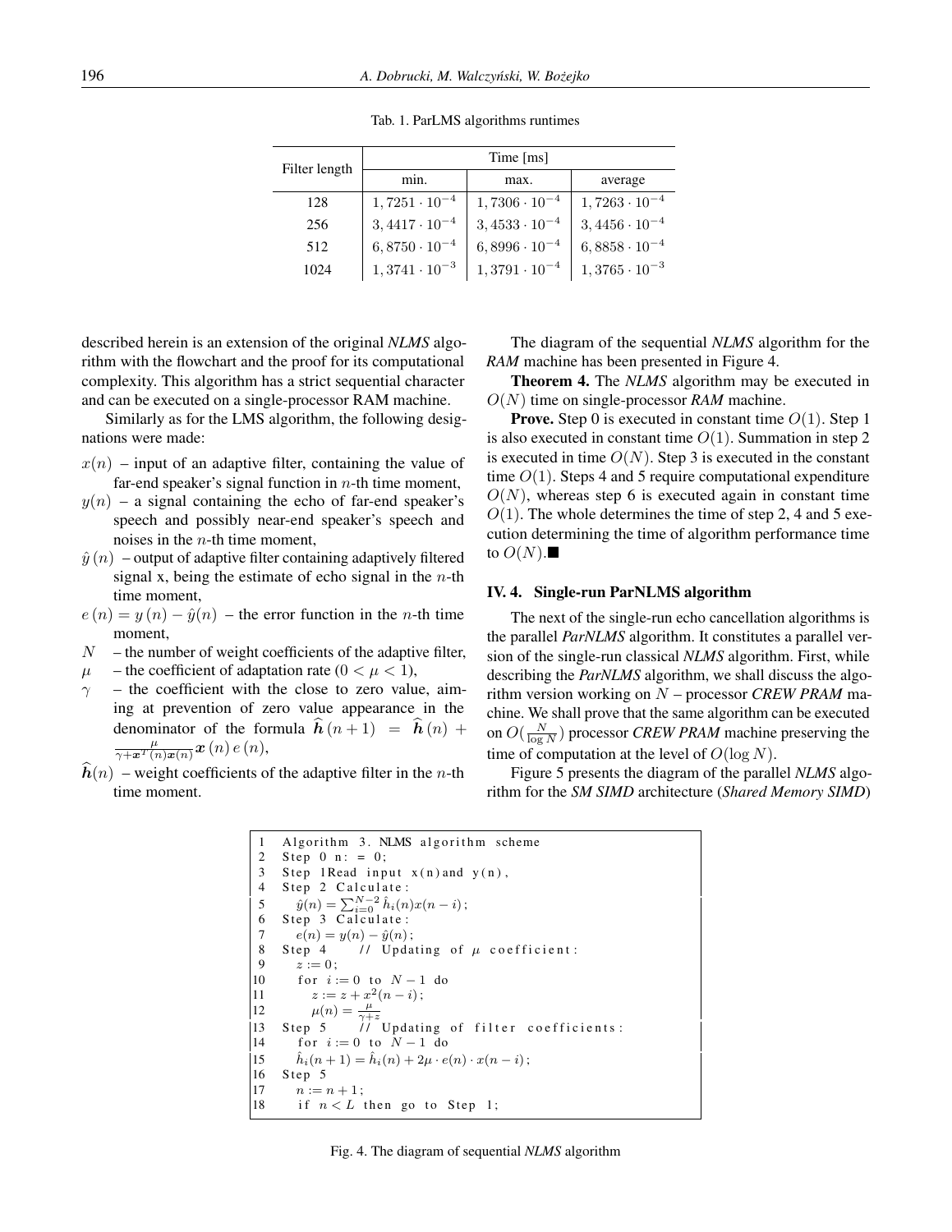with the *p* number of processors. Additional denotations have been accepted for the NLMS algorithm diagram, and so:  $p = N$  – number of processors,  $id$  – identification (number) of the processor.

```
1 Algorithm 4. ParNLMSalgorithm scheme
 \frac{2}{3}3 Step 0 n := 0;<br>4 Step 1
       Step 1
 5 if id = 0 then<br>6 Read input
 6 Read input x(n) and y(n),<br>7 Step 2 Calculate:
       Step 2 Calculate:
 8 \hat{y}(id) := \operatorname{hathidi}(n)x(n - id);<br>9 for i := 0 to \lceil \log(N - 1) \rceilfor i := 0 to \lceil \log(N-1) \rceil do
10 \hat{y}(id) := \hat{y}(id) + \hat{y}(id + 2^i);\begin{vmatrix} 11 & \text{Step } 3 \\ 12 & \text{if } i\end{vmatrix}12 if id = 0 then<br>
13 e(n) = y(n)e(n) = y(n) - \hat{y}(n);
14 Step 4 // Updating of \mu coefficients<br>15 z(id) := x^2(n - id):
15 z(id) := x^2(n - id);16 for i := 0 to \lceil \log(N-1) \rceil do<br>17 z(id) := z(id) + z(id + 2^i):
17 z(id) := z(id) + z(id + 2<sup>i</sup>);
|18 \quad \mu(n) = \frac{\mu}{\gamma+z(0)};<br>19 Step 5 // Updating of filter coeff
19 Step 5 \frac{1}{2} Updating of filter coefficients
\begin{array}{c} \n 20 \\
 21\n \end{array}i_d(n + 1) = \hat{h}_{id}(n) + 2\mu(n) \cdot e(n) \cdot x(n - id);Step 6
\begin{cases} 22 & n := n+1 \\ 23 & \text{if } n < L \end{cases}if n < L then go to Step 1;
```
Fig. 5. The diagram of parallel *ParNLMS* algorithm

Theorem 5. The *ParNLMS* algorithm can be executed in  $O(\log N)$  time on the *CREW PRAM* machine with the use of N processors.

Prove. One may note that the *ParNLMS* algorithm construction is the extension of the *ParLMS* algorithm with the update statements of the  $\mu$  coefficient. The proof is therefore in significant part analogous to the proof of theorem of computational complexity of the *ParLMS* algorithm on the N-processor *PRAM* machine. Step 0 is executed in the constant time  $O(1)$ . Step 1 is executed only by the zero processor also in constant time  $O(1)$ . The summation in step 2 is executed in time  $O(\log N)$ , in accordance with the "tree" computational diagram. Step 3 requires again constant computational input  $O(1)$ . The update of  $\mu$ coefficient, that is performed in step 4 is based – as in the case of step 2 computation – on the tree summation diagram that requires the  $O(\log N)$ computational input. In distinction from step 2 computation after summation, the result is used to compute the  $\mu(n)$  coefficient value that requires constant computational time  $O(1)$ . The computational complexity of step 4 is determined by the operation of the "tree" summation. The computation in steps 5 and 6 demand constant time  $O(1)$ . The whole determines the time of step 2 and 4 execution determining the time of algorithm performance to  $O(\log N)$ .

Conclusion 5. For the method based on Theorem 5 we obtain speedup  $S_p = O(\frac{N}{\log N})$  and efficiency  $E_p =$  $O(\frac{1}{\log N})$ .

Theorem 6. The *ParNLMS* algorithm can be executed in O(log N) time on *CREW PRAM* machine with the use of  $O(\frac{N}{\log N})$  processors.

Prove. Similarly to Theorem 5 that has been the extension of theorem 2, Theorem 6 is the extension of theorem 3 with the actions described in step 4 of the *ParNLMS* algorithm. Hence, the theorem proof is the complement of the Theorem 3 proof. The extension is made by the computation in step 4. However, the computational complexity in lines 13-15 in Theorem 6 is proved in the same way as the computational complexity in lines 5-7 in theorem 3.

Conclusion 6. For the method based on Theorem 5 we obtain speedup  $S_p = O(\frac{N}{\log N})$  and efficiency  $E_p = O(1)$ . The presented method of *NLMS* algorithm parallelization

is therefore optimal in cost.

# IV. 5. Single-run sequential PNLMS algorithm

The successor of the *LMS, NLMS ParNLMS* and *ParNLMS* algorithms, a single run acoustic echo cancellation algorithm that is described in this paper can be considered the sequential *PNLMS* (*Proportional Normalized LMS*) algorithm. Implementation of this algorithm to the *RAM* machine described herein is an extension of the original *PNLMS* algorithm with the flowchart and the proof for its computational complexity. This algorithm has strict sequential character and can be executed on a single-processor *RAM* machine.

The diagram of the sequential *PNLMS* algorithm has been presented in Figure 6. The denotations have been enhanced by the coefficients  $g_j$ ,  $\delta_j$   $(n+1)$ ,  $\rho$  and  $\gamma_p$  defined as follows:

$$
g_j(n+1) = \frac{\delta_j(n+1)}{\frac{1}{L} \sum_{i=0}^{N-1} \delta_i(n)}, 0 \le j \le N-1,
$$
  

$$
\delta_j(n+1) = \max{\delta_{\min}, |\hat{h}_j(n)|}, 0 \le j \le N-1,
$$

$$
\delta_{\min} = \rho \max \{ \gamma_p, \left| \hat{h}_0(n) \right|, \left| \hat{h}_1(n) \right|, \ldots, \left| \hat{h}_{N-1}(n) \right| \},\
$$

where  $\rho$  and  $\gamma_p$  are constants, usually taking the values  $\rho = \frac{5}{N}$ and  $\gamma_p = 0, 01$  [17].

Theorem 7. The *PNLMS* algorithm may be executed in  $O(N^2)$  time on single-processor *RAM* machine.

**Prove.** Step 0 is executed in constant time  $O(1)$ . Step 1 is also executed in constant time  $O(1)$ . Summation in step 2 is executed in time  $O(N)$ . Step 3 is executed in the constant time  $O(1)$ . Steps 4, 5 and 6 require  $O(N)$  computational input, while step 7 requires denomination of  $N$  elements of  $\hat{h}(n)$  vector, for each while performing the matrix multiplication in time  $O(N)$  (the multiplied matrixes are vectors, or diagonal matrix of the  $N$  order). Hence, the time of step  $7$ execution is  $O(N^2)$ . The complete time is determined by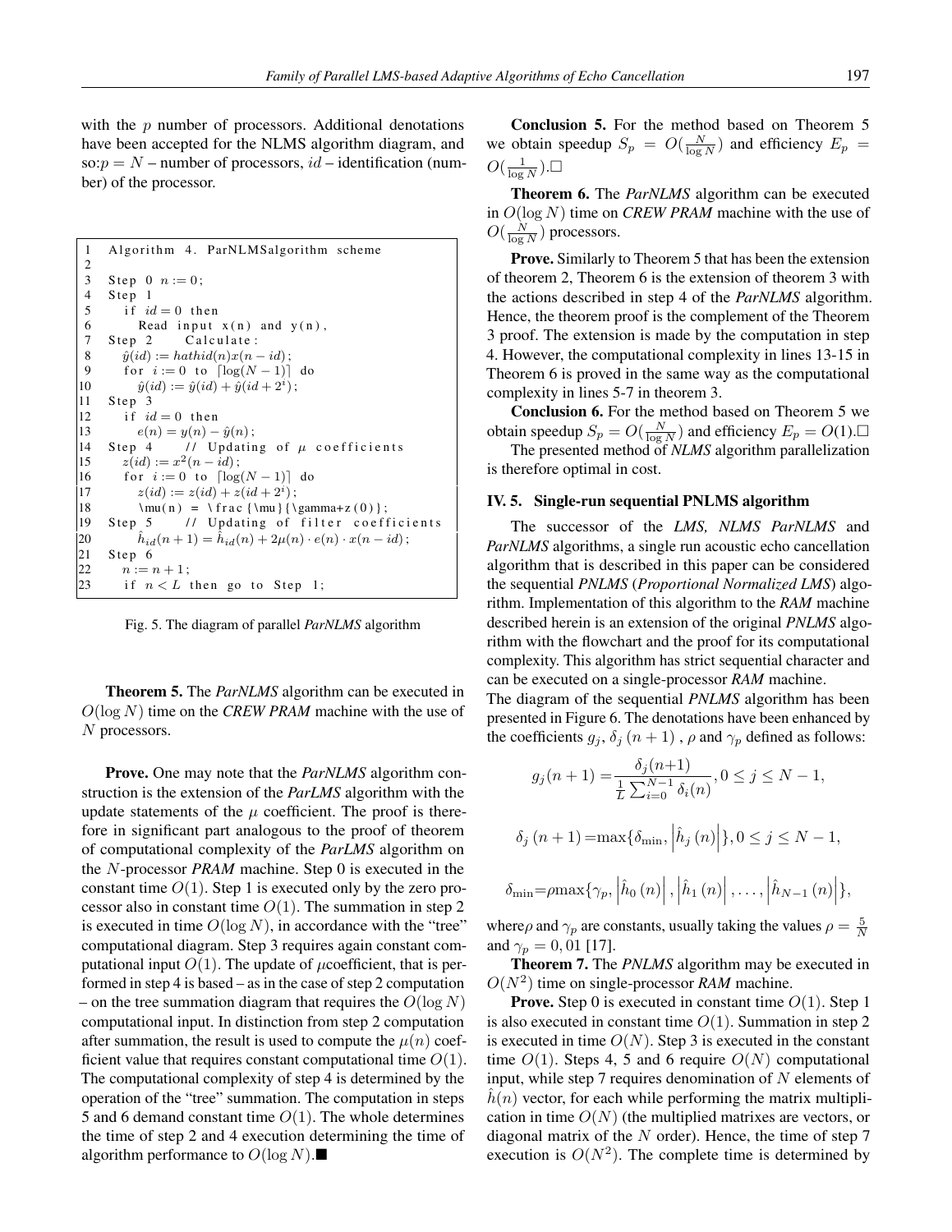Algorithm 5. PNLMS algorithm scheme



Fig. 6. The diagram of sequential *PNLMS* algorithm

step seven execution time determining the time of algorithm performance time to  $O(N^2)$ .

#### IV. 6. Single-run sequential PNLMS algorithm

Implementation of this algorithm to the P*RAM* machine described herein is a parallel extension of the original sequential *PNLMS* algorithm with the flowchart and the proof for its computational complexity.

Theorem 8. The parallel *ParNLMS* algorithm can be executed in  $O(logN)$  time on the CREW PRAM machine with the use of  $N^2$  processors.

**Prove.** Step 0 is executed in constant time  $O(1)$ . Step 1 is also executed in constant time  $O(1)$ . Summation in step 2 is executed in time  $O(\log N)$ . Step 3 is executed in the constant time  $O(1)$ . Steps 4 and 6 require  $O(\log N)$  computational input, step 5 is performed in constant time  $O(1)$ , while step 7 requires denomination of N elements of  $\hat{h}(n)$  vector, for each while performing the matrix multiplication in time  $O(logN)$ (using a tree diagram of N-processor summation). Hence, the

time of step 7 execution is  $O(\log N)$  with the use of  $N^2$  processors. The complete time is determined by step 7 execution time determining the time of algorithm performance time to  $O(logN)$ .

Conclusion 8. For the method based on Theorem 8 we obtain speedup  $S_p = O(\frac{N^2}{\log N})$  and efficiency  $E_p =$  $O(\frac{1}{\log N})$ .

Theorem 9. The parallel *ParPNLMS* algorithm can be executed in O(log N) time on the *CREW PRAM* machine with the use of  $O(\frac{N^2}{\log N})$  processors.

Prove. The proof method is similar to Theorem 8 with the difference that in step 7 there are used  $O(\frac{N^2}{\log N})$  processors during the cost optimal scheme of N number summation, in accordance with the Brent Theorem.

Conclusion 9. The proposed method in the proof of Theorem 9 is cost optimal with the efficiency  $E_p = O(1)$ . The speedup value for this method is  $S_p = O(\frac{N^2}{\log N})$ .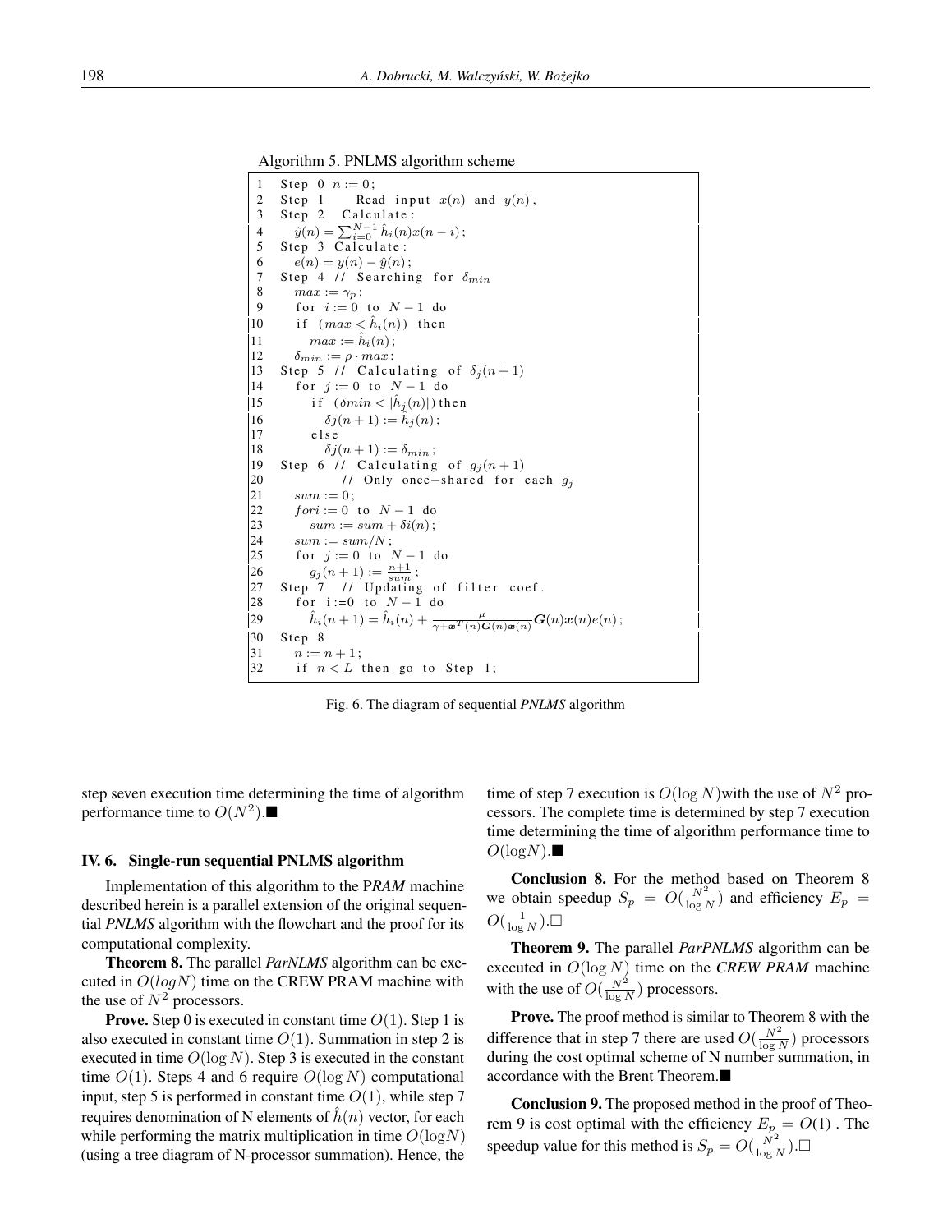The diagram of parallel *ParPNLMS* for the selected processor with the id p index – processor *CREW PRAM* machine has been presented in Figure 7.

| Algorithm 6. ParPNLMSalgorithm scheme |  |  |  |  |  |
|---------------------------------------|--|--|--|--|--|
|---------------------------------------|--|--|--|--|--|

```
1 Step 0 n := 0;<br>2 Step 1
 \begin{array}{cc} 2 & \text{Step } 1 \\ 3 & \text{if } i\end{array}3 if id = 0 then<br>4 Read input
                Read input x(n) and y(n).
 5 Step 2 Calculate:
  6 \hat{y}(id) := \hat{h}_{id}(n)x(n - id);7 for i := 0 to \lceil \log(N - 1) \rceil do
  8 \hat{y}(id) := \hat{y}(id) + \hat{y}(id + 2^i);9 Step 310 if id = 0 then<br>
11 e(n) = u(n) -e(n) = y(n) - \hat{y}(n);
12 Step 4 // Searching for \delta_{min} value<br>
13 z(id) := \hat{h}_{id}(n);
 13 z(id) := \hat{h}_{id}(n);14 for i := 0 to \lceil \log(N-1) \rceil do<br>15 z(id) := \max(z(id) \ z(id+2^i))15 z(id) := max(z(id), z(id + 2<sup>i</sup>));16 max := max(z(0), \gamma_p);\begin{vmatrix} 17 & \delta_{min} := \rho \cdot max \\ 18 & \text{Step 5} \end{vmatrix}18 Step 5 // Calculations of \delta(n+1)<br>19 if (\delta_{min} < |\hat{h}_{id}(n)|) then
 19 if (\delta_{min} < |\hat{h}_{id}(n)|) then
\begin{cases} 20 & \delta_{id}(n+1) := \hat{h}id(n); \\ 21 & \text{else} \end{cases}\begin{vmatrix} 21 & \text{else} \\ 22 & \delta_{ic} \end{vmatrix}22 \delta_{id}(n+1) := \delta_{min};<br>23 Step 6 // Calculation
23 Step 6 // Calculation of g(n+1)<br>24 // Evaluated only ones
24 // Evaluated only ones<br>25 z(id) := \delta_i(n):
25 z(id) := \delta_i(n);<br>26 for i := 0 to
26 for i := 0 to \lceil \log(N-1) \rceil do<br>27 z(id) := (z(id), z(id + 2^i));
 27 z(id) := (z(id), z(id + 2<sup>i</sup>));28 sum := \frac{z(0)}{N};
 29 g_{id}(n+1) := \frac{n+1}{sum};
30 Step 7 // Updating of filter coefficients
|31i_d(n+1) = \hat{h}_{id}(n) + \frac{\mu}{\gamma \mathbf{x}^T(n) \mathbf{G}(n)\mathbf{x}(n)} \mathbf{G}(n)\mathbf{x}(n)e(n);\begin{array}{cc} 32 & \text{Step } 8 \\ 33 & n := \end{array}\begin{cases} 33 & n := n+1 \\ 34 & \text{if } n < L \end{cases}if n < L then go to Step 1;
```
Fig. 7. The diagram of parallel *ParPNLMS* algorithm with the  $id$  index

# V. CONCLUSIONS

For a serial and different parallel implementations of the LMS algorithm and two of its modifications, we derive and discuss the order of execution time of these algorithms. Using a general purpose graphics processing unit (GPGPU)-card they evaluated the execution time of the parallel LMS algorithm in an echo cancellation application for different filter lengths. The benefits of applying parallel algorithms from the computational time point of view basing on *PRAM* parallel computing model have been discussed. The theoretical results have been carried by numerical experiments conducted in *CPU* and *GPU* environments.

#### References

- [1] H. Yusukawa, S. Shimada, *An acoustic echo canceller using subband sampling and decorrelation methods*, IEEE Trans. Signal Processing, 41, 926-930 (1993).
- [2] J. Chen, H. Bes, J. Vandewalle, P. Janssens, *A new structure for sub-band acoustic echo canceler*, Proc. IEEE ICASSP, 2574-2577 (1988).
- [3] W. Kellermann, *Some aspects of the frequency-subband approach to the cancellation of acoustical echoes*, Proc. IEEE ICASSP, 2570-2573 (1988).
- [4] B. Hatty, *Block Recursive Least Squares Adaptive Filters Using Multirate Systems for Cancellation of Acoustical Echoes*, Proc. IEEE ASSP Workshop on Application of Signal Processing to Audio and Acoustics, 1989.
- [5] A. Gilliore, M. Vetterli, *Adaptive filtering in subbands with criticalsampling: analysis, experiments, and application to acoustic echo cancellation*, IEEE Trans. Signal Processing, 40, 1862-1875 (1992).
- [6] A. Herikstad, *Gpu sound processing*, December 2008. Specialization Project TDT4590, Complex Computer Systems, NTNU. 33, 36, 39, 47.
- [7] A. Dobrucki, W. Bożejko, M. Walczyński, Parallelizing of *digital signal processing with using GPU*, Signal processing, algorithms, architectures, arrangements, and (2012) applications, SPA 2010 : conference proceedings, Poznan, 23-25th September 2010. [Poznań : Chapter Circuits and Systems Chapter Signal Processing Poland Section, Institute of Electrical and Electronics Engineers, 2010], 29-33.
- [8] W. Bożejko, M. Walczyński, Noise reduction with using par*allel algorithms*, Noise Control '10 [electronic document]: 15th International Conference on Noise Control, 6-9 June 2010, Wałbrzych. Warszawa : Centralny Instytut Ochrony Pracy – Państwowy Instytut Badawczy, 2010, 1-8.
- [9] M. Walczyński, Zastosowanie algorytmów równoległych w *problemie odszumiania sygnałów d´zwi˛ekowych i wizyjnych na przykładzie algorytmu LMS w mechatronice*, Mechatronika. Nauka dla gospodarki. Rzeszów 2011. ISBN 978-83- 63151-01-0 (in polish).
- [10] A. Dobrucki, S. Brachmański, P. Pruchnicki, P. Staroniewicz, P. Plaskota, M. Walczyński, Subvocal speech recognition *based on electromyography : Package WP7:Source codes of software for parameterization of recorded SVR signals and for management of files with signals. Technical documentation of SVR sensor. Package WP8: Test of the realized SVR sensor Results of subvocal speech recognition using sensor. Summary of results achived in project*, Report SPR series, 2012.
- [11] A. Dobrucki, S. Brachmański, P. Pruchnicki, P. Staroniewicz, P. Plaskota, M. Walczyński, Subvocal speech recognition *based on electromyography : Package WP4: Purchased equipment and its running EMG-SVR parametrization algorithms; Database of test signals; Experiments with EMG signals for vocal and subvocal speech*, Report SPR series, 2011.
- [12] A. Dobrucki, W. Bożejko, M. Walczyński, *LMS algorithms parallelization in GPGPU environment*, Elektronika (Warsaw), 52(5), 49-53 (2011).
- [13] M.M. Sondhi, *An adaptive echo canceller*, Bell Syst. Tech. J., 46(3), 497-511 (1967).
- [14] M.M. Sondhi and A.J. Presti, *A self-adaptive echo canceller*, Bell Syst. Tech. J., 45(12), 1851-1854 (1966).
- [15] W. Bożejko, *On single-walk parallelization of the job shop problem solving algorithms*, Computers & Operations Research 39, 2258-2264 (2012).